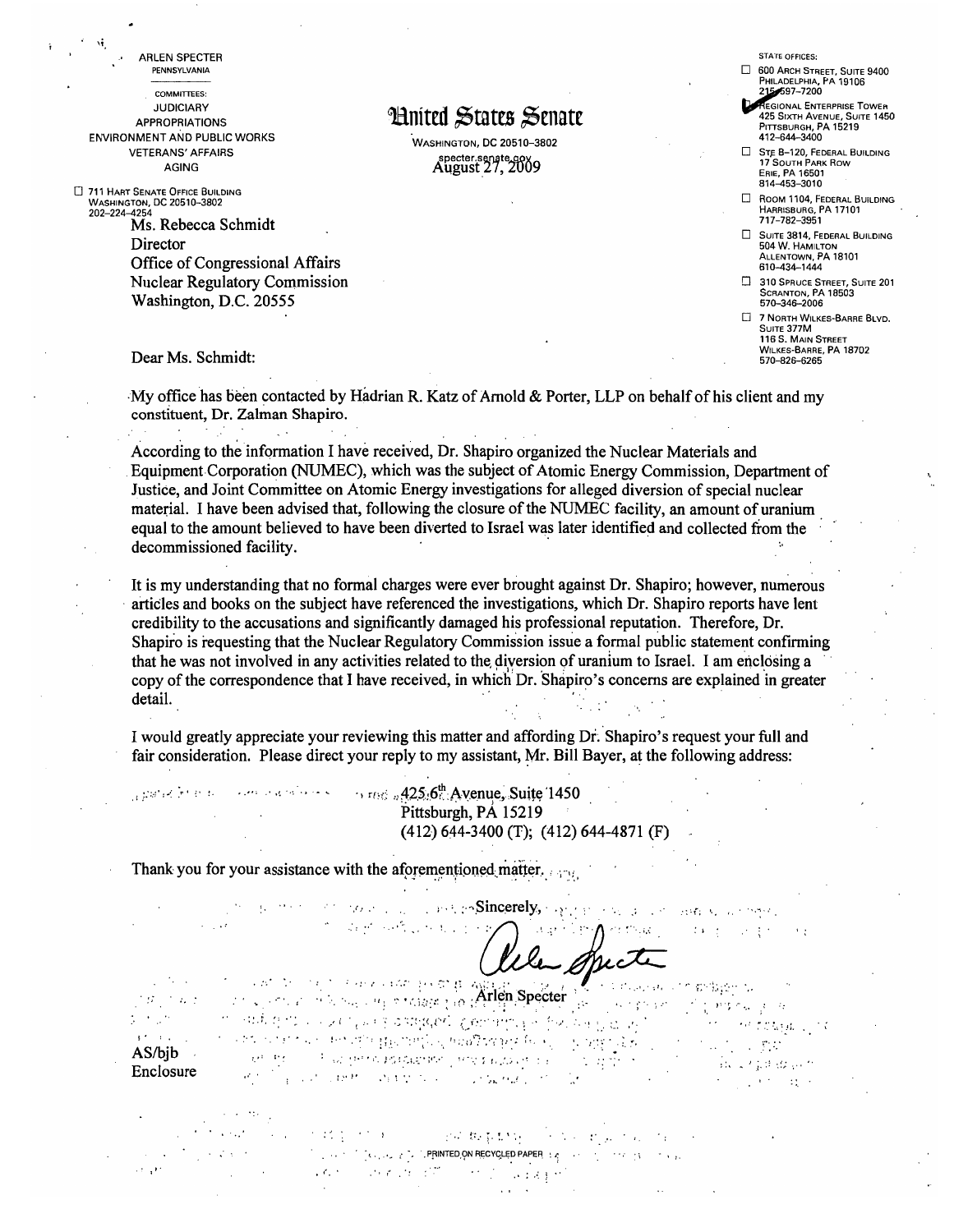## ARNOLD & PORTER LLP Hadrian R. Katz

 $\cdot$  .  $\cdot$  .  $\cdot$  .  $\cdot$  .  $\cdot$  .  $\cdot$  .  $\cdot$  .  $\cdot$  .  $\cdot$  .  $\cdot$  .  $\cdot$  .  $\cdot$  .  $\cdot$  .  $\cdot$  .  $\cdot$  .  $\cdot$  .  $\cdot$  .  $\cdot$  .  $\cdot$  .  $\cdot$  .  $\cdot$  .  $\cdot$  .  $\cdot$  .  $\cdot$  .  $\cdot$  .  $\cdot$  .  $\cdot$  .  $\cdot$  .  $\cdot$  .  $\cdot$  .  $\cdot$  .  $\cdot$ 

August 7, 2009 555 Twelfth Street, NW

### !1adrian\_Katz@aporter.com

202.942.5707 202.942.5999 Fax

Washington, DC 20004·1206

### BY HAND

The Honorable Arlen Specter United States Senate 711 Hart Building Washington, DC 20510

Re: Dr. Zalman M. Shapiro

Dear Senator Specter:

We write at Mr. Bayer's suggestion on behalf of our long-time pro bono client and friend, Dr. Zalman M. Shapiro of Pittsburgh, a distinguished engineer and innovator, who has contributed with distinction to the advancement of science and technology, and the success of the United States nuclear program, over a 60' year career. Despite his many accomplishments, Dr. Shapiro has for many years been the subject of repeated defamatory statements, and we respectfully request your assistance inclearing a great American scientist's good name. In particular, we would ask that this letter be forwarded to the Office of the Chairman of the Nuclear Regulatory Commission with your recommendation that the Commission issue a fonnal statement confirming once and for all that Dr. Shapiro did not participate in the unlawful diversion of nuclear material to the State of Israel.

From 1950 to 1957, Dr. Shapiro worked at the Naval Reactor Facility at Bettis, Pennsylvania, earning Westinghouse's highest employee award for his work on zirconium. He was cited by Adtniral Rickover as one of the four men most responsible for the success of the first nuclear powered submarine. Thereafter, when the government was encouraging the development of a private nuclear industry, Dr. Shapiro resigned from Westinghouse to organize the Nuclear Materials and Equipment Corporation  $\mu$ . C"NUMEC"), which was engaged primarily in the conversion of enriched UF<sub>6</sub> (uranium) hexafluoride) into  $UO<sub>2</sub>$  (uranium oxide) powder for fuel fabrication, and in the reprocessing of enriched uranium scrap. NUMEC also fabricated *VO<sub>2</sub>* powder into pellets for commercial reactors, and developed and fabricated fuel for advanced reactors 'such as the propulsion system for the proposed 'NERVA rocket.

As you may be aware, during the late 1960s and 19705, NUMEC became the subject of investigation by Attorney General Mitchell and the FBI for alleged diversion of special nuclear material to the State of Israel. [n the course of processing at NUMEC,

#### Washington, DC New York London Brussels Los Angeles Century City Northarn Virginia Denver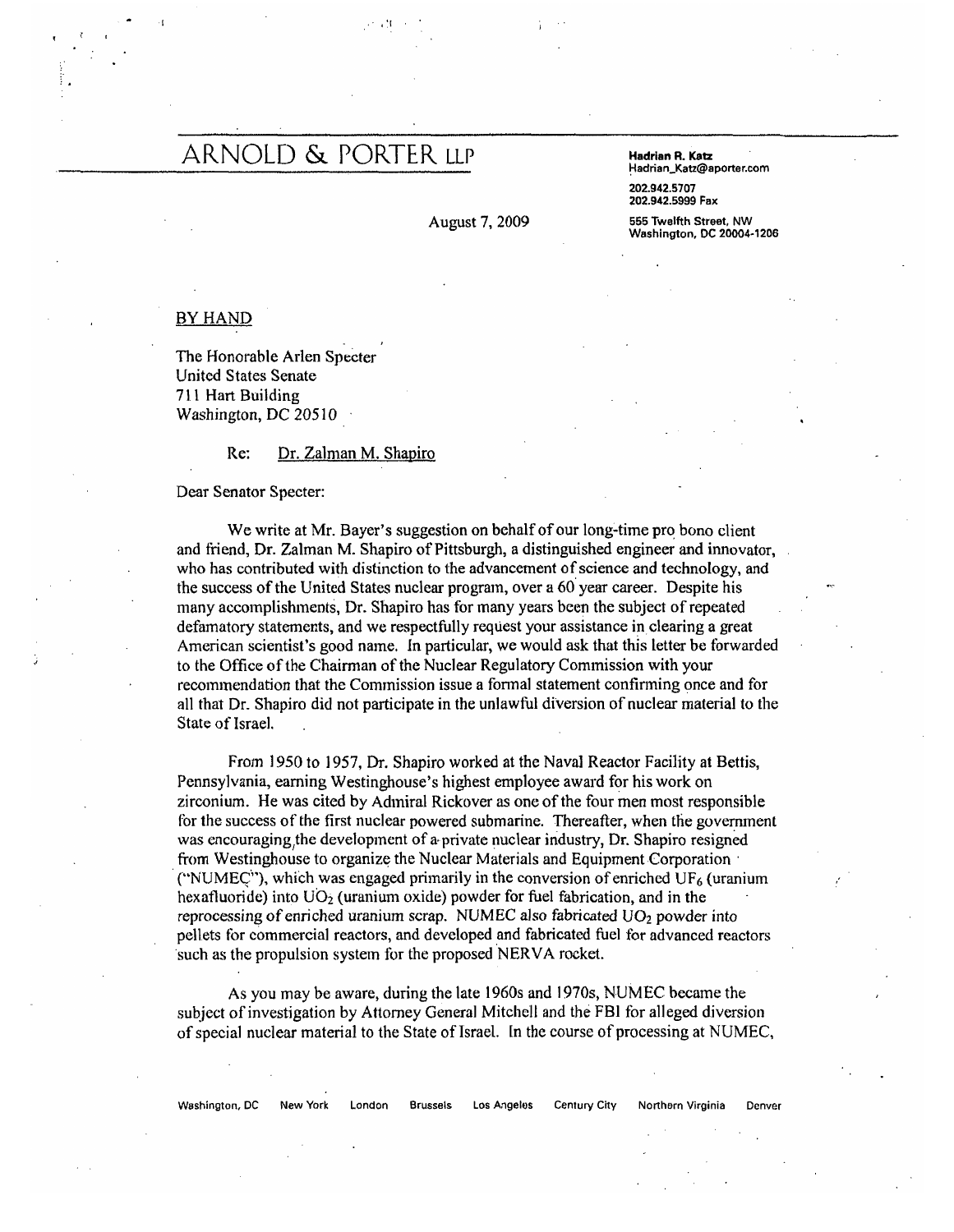## ARNOLD & PORTER LLP

 $\mathbb{R}^n \to \mathbb{R}^n$  .

The Honorable Arlen Specter August 7, 2009 Page 2

, I is a set of the set of the set of the set of the set of the set of the set of the set of the set of the set of the set of the set of the set of the set of the set of the set of the set of the set of the set of the set

particularly scrap recovery operations, there were inevitably losses of small amounts of uranium. Because of the low product yields for the exotic fuels produced by NUMEC, an exceptional amount of scrap was generated that had to be reprocessed and recycled. Each time the material was remanufactured, the total process losses increased. Determining the amount ofmatcrial lost in processing is not an exact science, and it appears that for some period of time NUMEC underestimated the amount of material expended. When it was later determined that actual processing losses exceeded NUMEC estimates, suspicion of possible diversion was raised, and intensive investigations followed.

In 1965, the Atomic Energy Commission sent a team of nuclear material management personnel to NUMEC to conduct an audit and determine, if possible, the reason for the processing losses, a cumulative total of approximately 100 Kg (220 Ibs) of enriched uranium. The investigators concluded that there was no indication of any .diversion, and that a diversion would have been as a practical matter impossible. In the ·course ofour representation ofDr. Shapiro in the 1970s, we spoke with every significant "individual involved in these investigations personally, and all ofthem repeated their 'conclusion that there was no diversion.

Following the AEC investigation, the FBI and the Joint Committee on Atomic Energy sent in their own teams to investigate. Various possibilities were investigated, but no evidence indicating diversion was ever found. One CIA analyst concluded that Dr. Shapiro had diverted uranium to Israel, and that view was picked up by journalists. One journalist would rely on another's misinfonnation, and the diversion suspicions were· treated as fact.. The distortions snowballed; books and at1icles magnified and embellished damaging falsehoods. The more these maligning assertions were repeated in print and online media, the greater the perception of credibility.

. A's described in a book hy well-known'joumalist Seymour Hersh, in a chapter entitled "Injustice," the CIA operative who advanced the diversion theory later recanted: "With all the grief I've caused,' he said, referring to Shapiro's ruined career, 'I know of nothing at all to indicate that Shapiro was guilty.'" S,M. Hersh, *The Samson Option 255*  (1991). Nevertheless, with the advent of the Internet, these discredited falsehoods are now globally available and are still kept alive and recirculating.

Though no charges were ever brought against Dr. Shapiro, as a result of all of the allegations, investigations, and being tried in the press, his life was made miserable. He was the butt of snide remarks made by peers and superiors and was shunted aside from projects to which he could have made significant contributions. Dr. Shapiro's reputation, career and health were all adversely affected, his family was traumatized, and in order to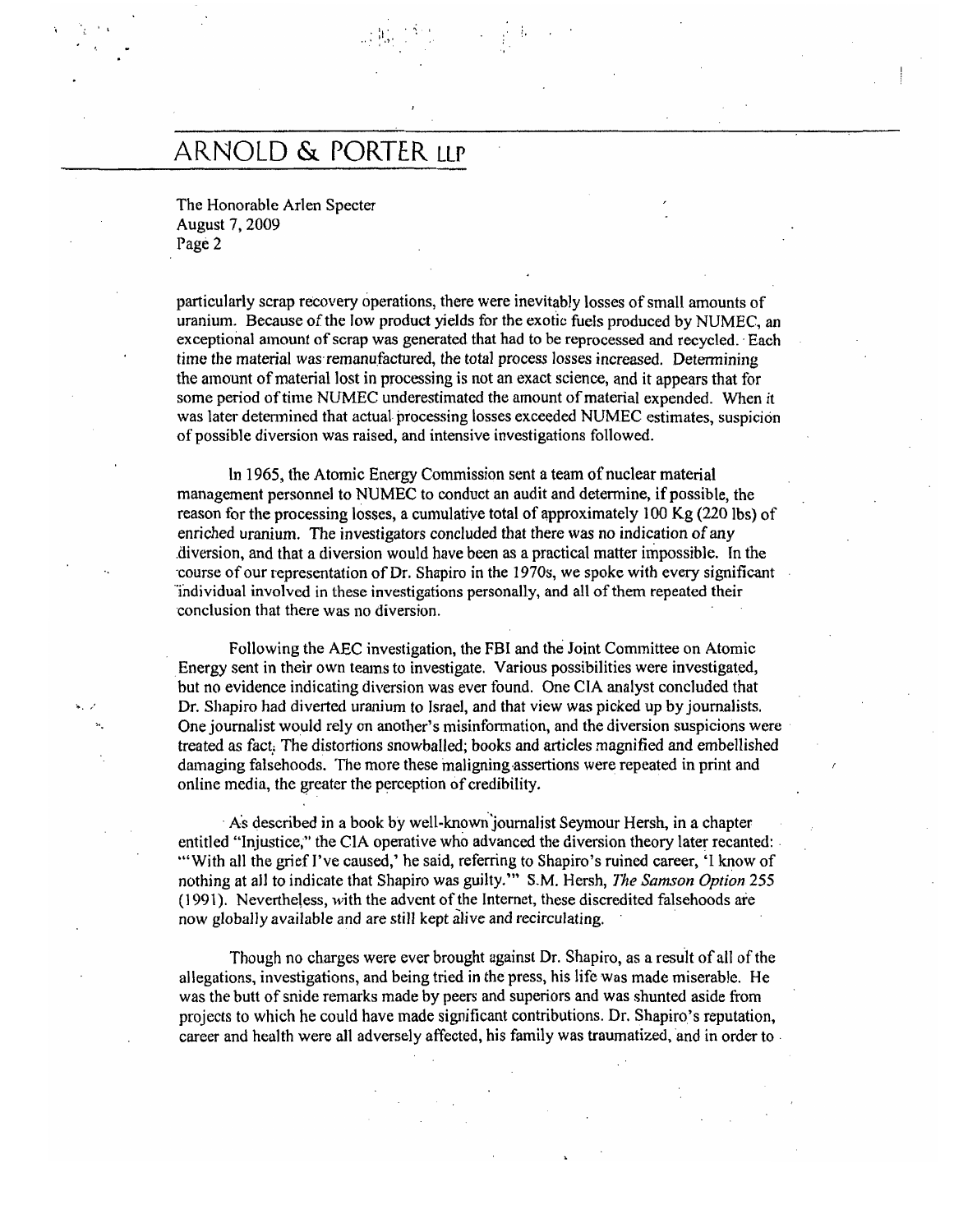## AR.NOLD & PORTER. LLP

The Honorable Arlen Specter . August- 7, 2009 Page<sup>3</sup>

defend himself against charges that had no basis in fact he was forced to deplete his savings.

, -,

Dr. Glenn Seaborg summarized the Shapiro investigations with characteristic eloquence in. his autobiography:

> Shapiro continued in a successful career, occupying positions of increasing responsibility with Westinghouse until his retirement in 1983. But his career might have been even more successful if not for this undeserved blemish on his record. Later in the 1970s, the story came to light after enterprising journalists filed Freedom of Information Act requests. Unfortunately, however, some of their articles left the impression that Shapiro had in fact diverted the uranium.

> Lest I be considered a biased source, with an interest in claiming that no uranium diversion happened on my watch, let me quote from Seymour Hersh's intensively researched book on lsrae]~s quest for nuclear weapons, *The Samson Option:* "Despite more than ten years of intensive investigation involving active FBI surveillance, however, no significant evidence proving that Shapiro had diverted any uranium from his plant was ever found. Nonetheless, he remained guilty in the minds of many in the government and the press. . .. Zalman Shapiro did not divert uranium from the processing plant to Israel." Hersh relates that the "missing" uranium was found during the cleanup of  $\overline{a}$ Shapiro's plant: "More than one hundred kilograms of enriched uranium - the amount allegedly diverted to Israel by Zalman Shapiro - was recovered from the decommissioned plant by 1982, with still more being recovered each year."

#### G.T. Seaborg, *Adventures in the Atomic. Age* 221-22 (2001).

Dr. Shapiro recently received his fifteenth patent, this one covering an innovative process for manufacturing both jewel-grade and \_industrial diamonds cheaply and efficiently. This accomplishment by an 89-year-old scientist has received favorable